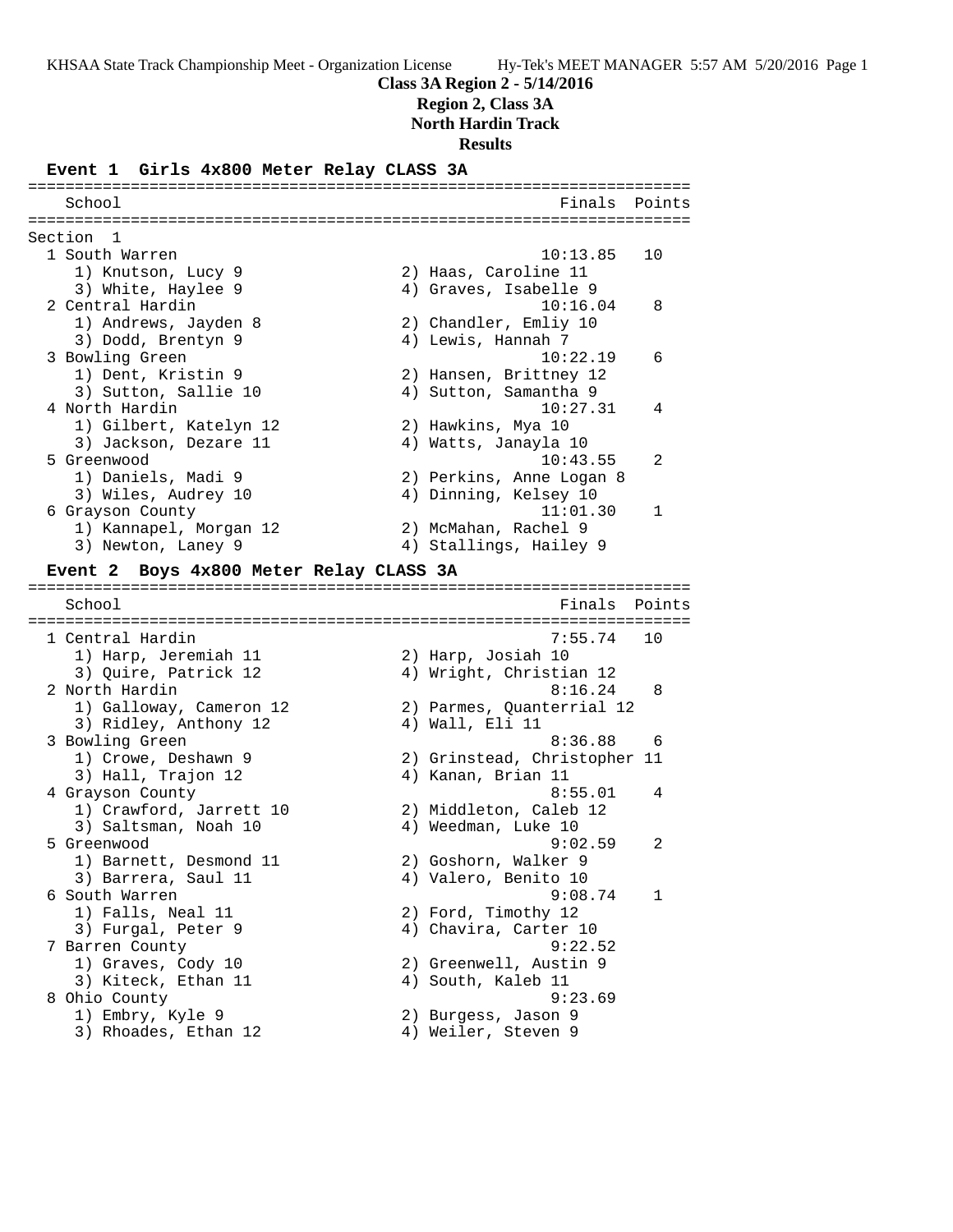# **Class 3A Region 2 - 5/14/2016**

**Region 2, Class 3A**

**North Hardin Track**

**Results**

# **Event 3 Girls 100 Meter Hurdles CLASS 3A**

| Name                                    | Year School                         |                | Finals Points  |
|-----------------------------------------|-------------------------------------|----------------|----------------|
|                                         | 11 Greenwood                        | 19.31          | $=$ $=$ $=$    |
| 1 Armstrong, Lydia<br>2 Turley, Abbie   | 10 Greenwood                        | 19.73          |                |
| 3 Dyer, Kendall                         | 7 South Warren                      | 20.18          |                |
| 4 Melchor, Jennifer                     | 11 Ohio County                      | 20.25          |                |
| 5 Hiller, Camille                       | 9 Bowling Green                     | 20.77          |                |
| 6 Nuff, Brittany                        | 7 Ohio County                       | 21.28          |                |
| Section 2                               |                                     |                |                |
| 1 Hines, Jessica                        | 11 Logan County                     | 16.00          | 10             |
| 2 Varner, Jasmine                       | 10 Bowling Green                    | 16.35          | 8              |
| 3 Shelby, Alexis                        | 12 North Hardin                     | 16.57          | 6              |
| 4 Williams, Mariah                      | 12 North Hardin                     | 17.24          | 4              |
| 5 Shaffer, Mikayla                      | 10 Central Hardin                   | 17.33          | $\overline{a}$ |
| 6 Haynes, Laquoinia                     | 10 South Warren                     | 18.30          | $\mathbf{1}$   |
| 7 Hanover, Myriam                       | 11 Grayson County                   | 18.32          |                |
| 8 Vincent, Laura                        | 8 Grayson County                    | 19.14          |                |
| Event 4 Boys 110 Meter Hurdles CLASS 3A |                                     |                |                |
|                                         |                                     |                |                |
| Name                                    | Year School                         | Finals         | Points         |
| Section 1                               |                                     |                |                |
| 1 Midkiff, Shane                        | 10 Ohio County                      | 18.68          |                |
| 2 Wilson, Mason                         | 9 Greenwood                         | 19.29          |                |
| 3 Burgess, Jason                        | 9 Ohio County                       | 20.18          |                |
| 4 Barry, Lane                           | 11 Logan County                     | 21.20          |                |
| Section 2                               |                                     |                |                |
| 1 Cleary, Blake                         | 12 Bowling Green                    | 14.76          | 10             |
| 2 Blount, D'Onte                        | 11 North Hardin                     | 14.79          | 8              |
| 3 Adams, Quincy                         | 11 North Hardin                     | 16.07          | 6              |
| 4 Ward, Sam                             | 12 Greenwood                        | 16.63          | 4              |
| 5 Dancer, Robert                        |                                     | 17.00          | $\overline{2}$ |
|                                         | 11 Logan County                     |                | $\mathbf{1}$   |
| 6 Pena, Max                             | 11 Barren County                    | 17.30          |                |
| 7 McCoy, John Michael                   | 11 Bowling Green<br>10 South Warren | 17.89<br>18.57 |                |
| 8 Byrd, Greg                            |                                     |                |                |
| Event 5 Girls 100 Meter Dash CLASS 3A   |                                     |                |                |
| Name                                    | Year School                         | Finals         | Points         |
|                                         |                                     |                |                |
| Section 1                               |                                     |                |                |
| 1 Spalding, Makayla                     | 12 Grayson County                   | 13.63          |                |
| 2 Wimsatt, Maria                        | 10 Ohio County                      | 14.35          |                |
| 3 Glenn, Taylor                         | 11 Grayson County                   | 14.37          |                |
| 4 Bucklew, Victoria                     | 10 Greenwood                        | 14.80          |                |
| 5 Tichenor, Ali                         | 7 Ohio County                       | 14.89          |                |
| -- Wood, Farley                         | 11 Greenwood                        | FS             |                |
| Section <sub>2</sub>                    |                                     |                |                |
| 1 Lasley, Amaya                         | 9 South Warren                      | 12.82          | 10             |
| 2 Leonard, Makayla                      | 12 North Hardin                     | 12.88          | 8              |
| 3 Mason, Taleia                         | 12 Logan County                     | 12.89          | 6              |
| 4 Smart, Tyria                          | 12 Bowling Green                    | 12.96          | 4              |
| 5 Mahone, Deavion                       | 10 North Hardin                     | 12.98          | $\overline{a}$ |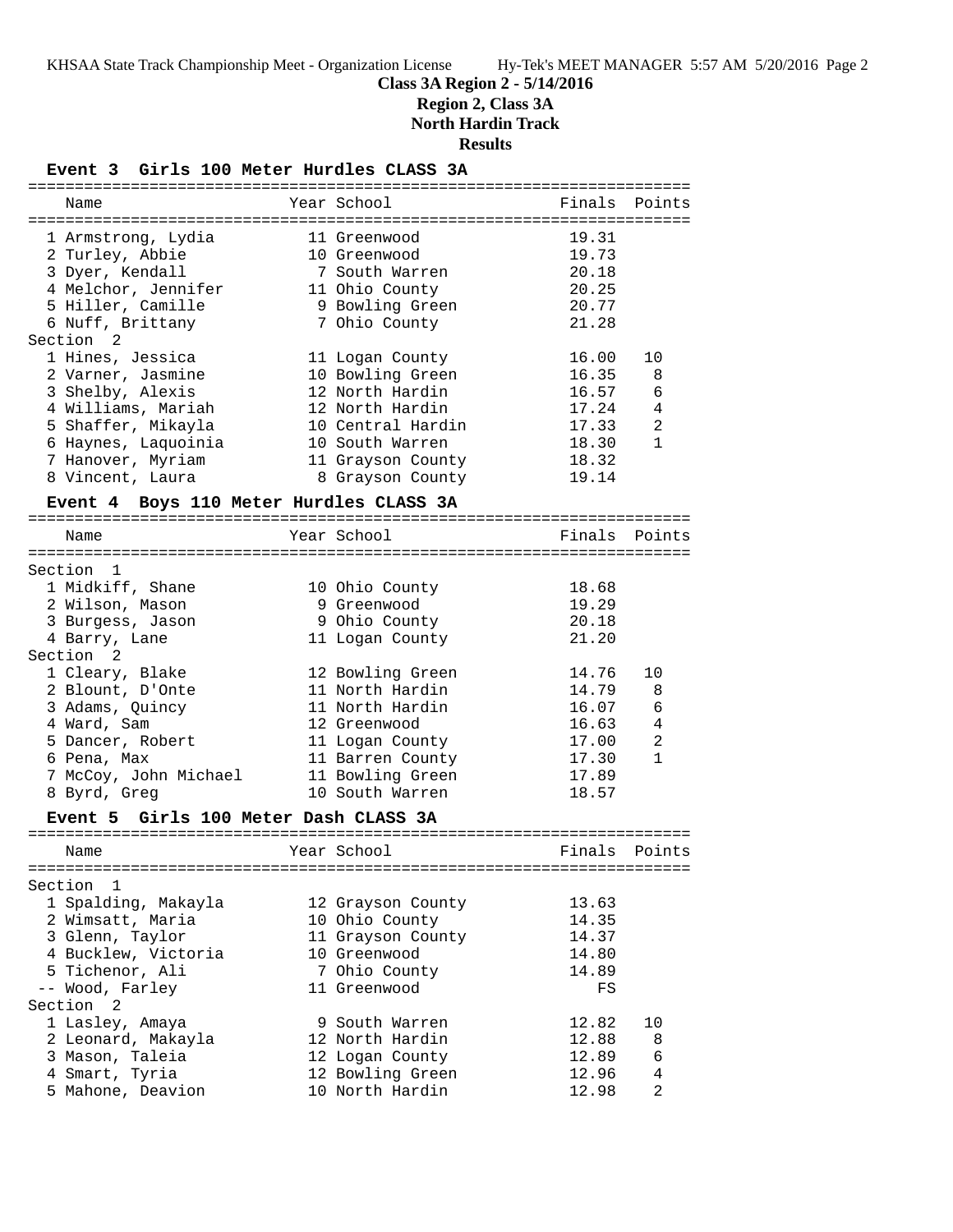**Class 3A Region 2 - 5/14/2016**

**Region 2, Class 3A**

**North Hardin Track**

**Results**

| Event 5 Girls 100 Meter Dash CLASS 3A    |                                  |                  |
|------------------------------------------|----------------------------------|------------------|
| 6 Owens, Z'Nyah                          | 7 Bowling Green                  | 13.07<br>1       |
| 7 McGinnis, Courtney                     | 12 Logan County                  | 13.56            |
| 8 Bush, Brooke                           | 11 South Warren                  | 13.71            |
| Event 6 Boys 100 Meter Dash CLASS 3A     |                                  |                  |
| Name                                     | Year School                      | Finals<br>Points |
|                                          |                                  |                  |
| Section 1                                |                                  |                  |
| 1 Leach, Madison                         | 10 Ohio County                   | 11.79            |
| 2 Ramic, Armin                           | 11 Greenwood                     | 11.96            |
| 3 Dennis, Michael                        | 9 Grayson County<br>11 Greenwood | 12.11<br>12.20   |
| 4 Harrell, Keeghan<br>5 Johnson, Zac     | 12 Grayson County                | 12.23            |
| 6 Coots, Jackson                         | 8 Barren County                  | 12.77            |
| Section 2                                |                                  |                  |
| 1 James, Kasaun                          | 12 North Hardin                  | 10.53<br>10      |
| 2 Gumm, Dayton                           | 12 South Warren                  | 11.34<br>8       |
| 3 Tisdale, Devito                        | 8 Bowling Green                  | 11.37<br>6       |
| 4 Marlin, Martin                         | 11 North Hardin                  | 11.41<br>4       |
| 5 Hopkins, Sawyer                        | 10 Logan County                  | 11.50<br>2       |
| 6 Daugherty, Caleb                       | 9 Central Hardin                 | 11.65<br>1       |
| 7 Roepke, Erik                           | 11 South Warren                  | 11.70            |
| 8 Blakey, Dazhon                         | 10 Bowling Green                 | 11.79            |
| Event 7 Girls 4x200 Meter Relay CLASS 3A |                                  |                  |
|                                          |                                  |                  |
| School                                   | Finals                           | Points           |
| 1 North Hardin                           | 1:45.40                          | 10               |
| 1) Lawson, Alexandra 09                  | 2) Leonard, Makayla 12           |                  |
| 3) Mahone, Deavion 10                    | 4) Murrah, Jordan 10             |                  |
| 2 Bowling Green                          | 1:50.07                          | 8                |
| 1) Mimms, Markijah 10                    | 2) Smart, Tyria 12               |                  |
| 3) Klusty, Grace 9                       | 4) Owens, Z'Nyah 7               |                  |
| 3 South Warren                           | 1:50.38                          | 6                |
| 1) Haynes, Laquoinia 10                  | 2) Bailey, Zayana 11             |                  |
| 3) Bush, Brooke 11                       | 4) Lasley, Amaya 9               |                  |
| 4 Logan County                           | 1:52.64                          | 4                |
| 1) Baptiste, Bre 12                      | 2) Johnson, Meredith 10          |                  |
| 3) Mason, Taleia 12<br>5 Greenwood       | 4) Hines, Jessica 11<br>1:59.13  | 2                |
| 1) Wood, Farley 11                       | 2) Armstrong, Lydia 11           |                  |
| 3) Hunt, Ivy 9                           | 4) Wheeler, Allison 9            |                  |
| 6 Central Hardin                         | 2:02.59                          | 1                |
| 1) Adams, Amanda 11                      | 2) Heinrichs, Kyra 10            |                  |
| 3) Parrish, Jennynn 12                   | 4) Priddy, Keara 10              |                  |
| 7 Grayson County                         | 2:04.84                          |                  |
| 1) Baxter, Rebecca 9                     | 2) Decker, Amanda 10             |                  |
| 3) Glenn, Taylor 11                      | 4) Keown, Gracie 7               |                  |
| 8 Barren County                          | 2:06.74                          |                  |
| 1) Goad, Savannah 9                      | 2) Houchens, Olivia 12           |                  |
| 3) York, Gracie 9                        | 4) Davis, Taylor 12              |                  |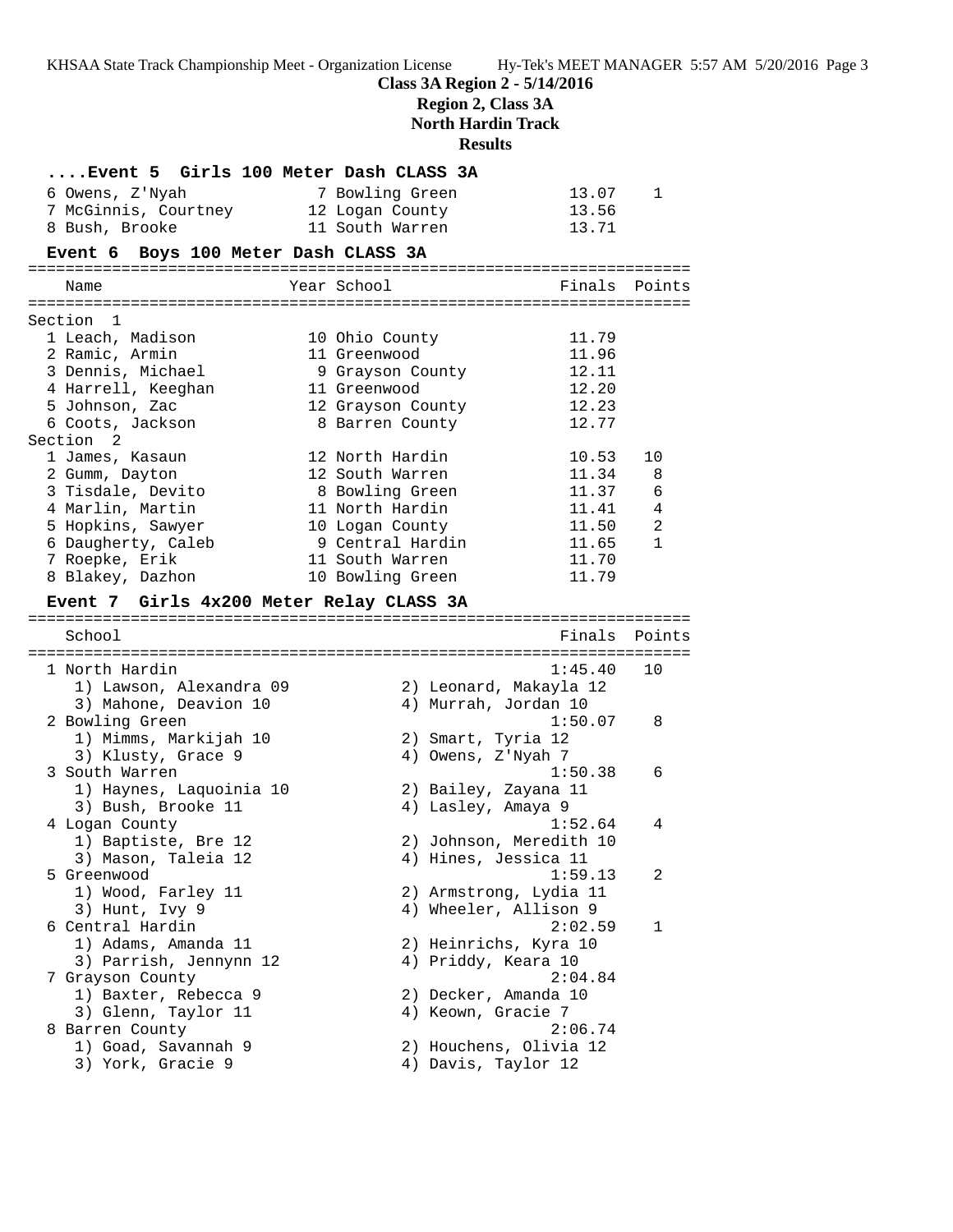### **Class 3A Region 2 - 5/14/2016**

**Region 2, Class 3A**

**North Hardin Track**

#### **Results**

### **Event 8 Boys 4x200 Meter Relay CLASS 3A**

======================================================================= School **Finals** Points ======================================================================= Section 1 1 Ohio County 1:39.87 1 1) Mason, William 9 2) Hunt, Erik 9 3) Klass, Hunter 11 (4) Leach, Madison 10 Section 2<br>1 North Hardin 1 North Hardin 1:31.31 10 1) Alston, Donavon 12 2) Ford, Lamont 12 3) Parmes, Quanterrial 12 4) Rendleman, Dennis 12 2 South Warren 2012 1:32.58 8 1) Gant, Brock 12 2) Roepke, Erik 11 3) Amos, Ashton 11 4) Gumm, Dayton 12 3 Bowling Green 1:33.30 6 1) Blakey, Dazhon 10 2) Darden, Rashad 11 3) Tisdale, Devito 8 (4) Crowe, Deshawn 9 4 Central Hardin 1:34.09 4 1) Daugherty, Caleb 9 2) Desroches, Connor 12 3) Fuster, Marcos 12 (a) 4) Stone, Bram 10 5 Greenwood 1:39.68 2 1) Ramic, Armin 11 2) Minton, Brayden 9 3) Timberlake, Caleb 10 4) Harrell, Keeghan 11 6 Barren County<br>
1:43.46<br>
2) Coots, Jackson 8<br>
2) Coots, Jackson 8 1) Bush, Tyler 8 2) Coots, Jackson 8 3) Gott, Stanton 11 (4) Fisher, Jake 11 -- Grayson County DNF 1) Dennis, Michael 9 2) Johnson, Zac 12 3) Stallings, Jordan 10 4) Willis, Tristan 12 -- Logan County DQ exchange zone viol 1) Barbee, Damanuel 11 2) Dancer, Robert 11 3) Hopkins, Sawyer 10  $\hskip1cm$  4) Hadden, Hunter 9 **Event 9 Girls 1600 Meter Run CLASS 3A** =======================================================================

|  | Finals                                                                                                                                                                                                                                                                              | Points         |
|--|-------------------------------------------------------------------------------------------------------------------------------------------------------------------------------------------------------------------------------------------------------------------------------------|----------------|
|  |                                                                                                                                                                                                                                                                                     |                |
|  | 5:18.98                                                                                                                                                                                                                                                                             | 10             |
|  | 5:36.46                                                                                                                                                                                                                                                                             | -8             |
|  | 5:39.42                                                                                                                                                                                                                                                                             | 6              |
|  | 5:41.06                                                                                                                                                                                                                                                                             | $\overline{4}$ |
|  | 5:49.07                                                                                                                                                                                                                                                                             | 2              |
|  | 5:59.29                                                                                                                                                                                                                                                                             | $\mathbf{1}$   |
|  | 6:02.13                                                                                                                                                                                                                                                                             |                |
|  | 6:13.86                                                                                                                                                                                                                                                                             |                |
|  | 6:15.08                                                                                                                                                                                                                                                                             |                |
|  | 6:19.58                                                                                                                                                                                                                                                                             |                |
|  |                                                                                                                                                                                                                                                                                     |                |
|  | 6:22.99                                                                                                                                                                                                                                                                             |                |
|  | 6:25.69                                                                                                                                                                                                                                                                             |                |
|  | 6:29.69                                                                                                                                                                                                                                                                             |                |
|  | 6:41.66                                                                                                                                                                                                                                                                             |                |
|  | Year School<br>12 Bowling Green<br>11 South Warren<br>10 Central Hardin<br>9 Grayson County<br>9 South Warren<br>12 North Hardin<br>9 Bowling Green<br>9 Central Hardin<br>11 Logan County<br>11 North Hardin<br>10 Logan County<br>9 Greenwood<br>10 Greenwood<br>9 Grayson County |                |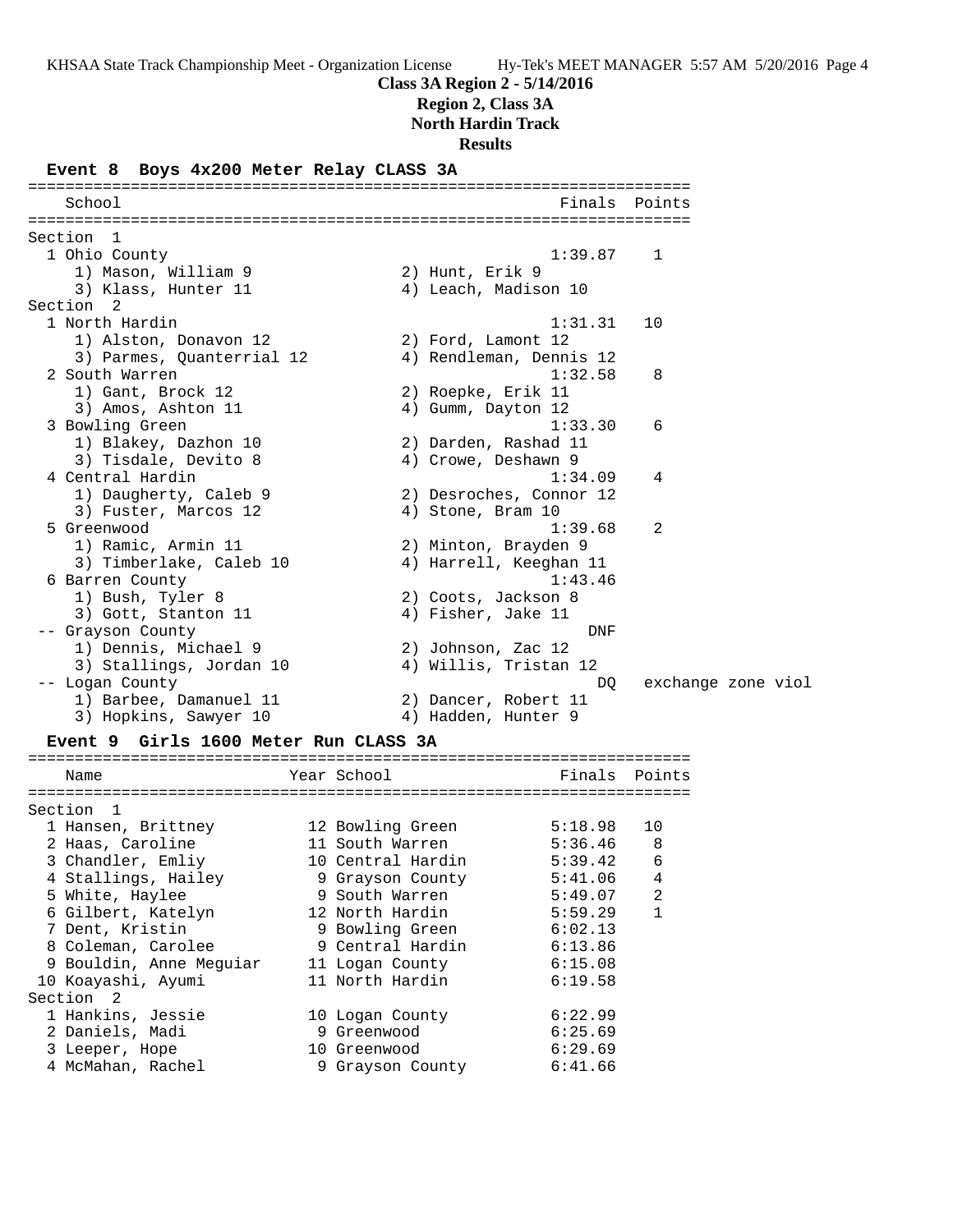### **Class 3A Region 2 - 5/14/2016 Region 2, Class 3A**

**North Hardin Track**

**Results**

**Event 10 Boys 1600 Meter Run CLASS 3A**

| Name                                      | Year School       | Finals                   | Points             |  |
|-------------------------------------------|-------------------|--------------------------|--------------------|--|
| Section 1                                 |                   |                          |                    |  |
| 1 Quire, Patrick                          | 12 Central Hardin | 4:28.36                  | 10                 |  |
| 2 Galloway, Cameron                       | 12 North Hardin   | 4:30.57                  | 8                  |  |
| 3 Fischer, Matthew                        | 12 Central Hardin | 4:32.32                  | 6                  |  |
| 4 Wininger, Matt                          | 10 South Warren   | 4:42.01                  | 4                  |  |
| 5 Wall, Eli                               | 11 North Hardin   | 4:46.70                  | 2                  |  |
| 6 Woodward, Kyle                          | 9 South Warren    | 4:53.04                  | 1                  |  |
| 7 Cousineau, Gage                         | 10 Logan County   | 4:53.78                  |                    |  |
| 8 Weiler, Steven                          | 9 Ohio County     | 4:56.03                  |                    |  |
| 9 Kanan, Brian                            | 11 Bowling Green  | 4:57.44                  |                    |  |
| 10 Valero, Benito                         | 10 Greenwood      | 5:01.17                  |                    |  |
| 11 Grinstead, Christopher                 | 11 Bowling Green  | 5:02.57                  |                    |  |
| 12 Carini, Sam                            | 10 Greenwood      | 5:02.88                  |                    |  |
| 13 South, Kaleb                           | 11 Barren County  | 5:04.99                  |                    |  |
| 14 Embry, Kyle                            | 9 Ohio County     | 5:07.03                  |                    |  |
| 15 Dill, Conner                           | 10 Logan County   | 5:09.97                  |                    |  |
| 16 Saltsman, Noah                         | 10 Grayson County | 5:15.52                  |                    |  |
|                                           |                   |                          |                    |  |
| Event 11 Girls 4x100 Meter Relay CLASS 3A |                   |                          |                    |  |
|                                           |                   |                          |                    |  |
| School                                    |                   | Finals Points            |                    |  |
|                                           |                   |                          |                    |  |
| Section 2                                 |                   |                          |                    |  |
| 1 North Hardin                            |                   | 49.98                    | 10                 |  |
| 1) Leonard, Makayla 12                    |                   | 2) Lawson, Alexandra 09  |                    |  |
| 3) Moton, Brianna 10                      |                   | 4) Murrah, Jordan 10     |                    |  |
| 2 Bowling Green                           |                   | 50.91                    | 8                  |  |
| 1) Mimms, Markijah 10                     |                   | 2) Martin, Sasha 8       |                    |  |
| 3) Smart, Tyria 12                        |                   | 4) Varner, Jasmine 10    |                    |  |
| 3 South Warren                            |                   | 53.57                    | 6                  |  |
| 1) Haynes, Laquoinia 10                   |                   | 2) Bailey, Zayana 11     |                    |  |
| 3) Bush, Brooke 11                        |                   | 4) Lasley, Amaya 9       |                    |  |
| 4 Logan County                            |                   | 54.57                    | 4                  |  |
| 1) Hines, Jessica 11                      |                   | 2) Baptiste, Bre 12      |                    |  |
| 3) Mason, Taleia 12                       |                   | 4) McGinnis, Courtney 12 |                    |  |
| 5 Greenwood                               |                   | 56.60                    | 2                  |  |
| 1) Wood, Farley 11                        |                   | 2) Armstrong, Lydia 11   |                    |  |
| 3) Hunt, Ivy 9                            |                   | 4) Wheeler, Allison 9    |                    |  |
| 6 Grayson County                          |                   | 56.96                    |                    |  |
| 1) Decker, Amanda 10                      |                   | 2) Baxter, Rebecca 9     |                    |  |
| 3) Glenn, Taylor 11                       |                   | 4) Spalding, Makayla 12  |                    |  |
| 7 Barren County                           |                   | 59.01                    |                    |  |
| 1) Goad, Savannah 9                       |                   | 2) Houchens, Olivia 12   |                    |  |
| 3) botts, annabelle 9                     |                   | 4) Davis, Taylor 12      |                    |  |
| -- Central Hardin                         |                   | DQ                       | exchange zone viol |  |
| 1) Heinrichs, Kyra 10                     |                   | 2) Adams, Amanda 11      |                    |  |
| 3) Parrish, Jennynn 12                    |                   | 4) Priddy, Keara 10      |                    |  |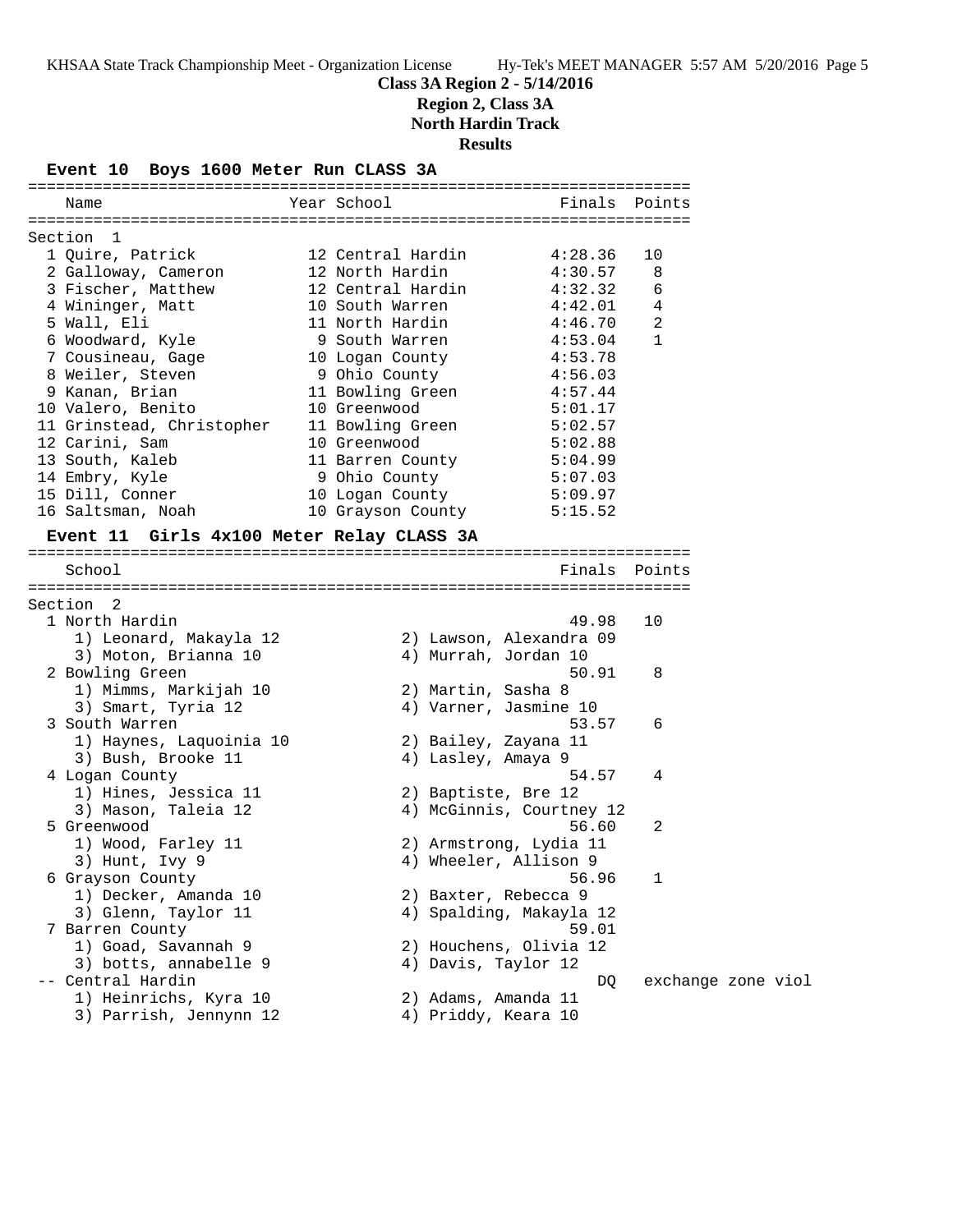### **Class 3A Region 2 - 5/14/2016**

**Region 2, Class 3A**

**North Hardin Track**

**Results**

### **Event 12 Boys 4x100 Meter Relay CLASS 3A**

======================================================================= School **Finals Points** ======================================================================= Section 1 1 Logan County 48.82 1) Barry, Lane 11 2) Hadden, Hunter 9 3) Hughes, Evan 10 4) McKinney, Josh 10 Section 2<br>1 North Hardin 1 North Hardin 43.34 10 1) Blount, D'Onte 11 (2) Ford, Lamont 12 3) Clark, Mark 12 (4) Marlin, Martin 11 2 Greenwood 44.98 8 1) Ramic, Armin 11 2) Minton, Gannon 11 3) Acosta, Ismael 12 (4) Taylor, Davis 12 3 Central Hardin 45.26 6 1) Daugherty, Caleb 9 2) Desroches, Connor 12 3) Fuster, Marcos 12 (a) 4) Stone, Bram 10 4 Bowling Green 46.07 4 1) Blakey, Dazhon 10 2) Darden, Rashad 11 3) Smith, Miles 9 (4) Tisdale, Devito 8 5 Barren County 46.32 2 1) Gott, Stanton 11 2) Jackson, Hunter 12 3) Bush, Tyler 8 (4) Coots, Jackson 8 6 Grayson County 46.81 1 1) Dennis, Michael 9 2) Johnson, Zac 12 3) Stallings, Jordan 10 4) Willis, Tristan 12 7 South Warren 46.95 1) Livingston, Dalton 12 2) Moody, Courlin 10 3) Gant, Brock 12 (4) Haggerty, Gage 10 **Event 13 Girls 400 Meter Dash CLASS 3A** ======================================================================= Name The Year School The Finals Points ======================================================================= 1 Klusty, Grace 9 Bowling Green 1:04.98 1 2 Henderson, Jasmine 8 South Warren 1:06.18 3 Kannapel, Morgan 12 Grayson County 1:09.13 4 Perkins, Anne Logan 8 Greenwood 1:10.14 5 Leary, Melinda 10 South Warren 1:10.81 6 Melchor, Jennifer 11 Ohio County 1:15.20 Section 3 1 Hunt, Alexus 10 Central Hardin 1:02.52 10 2 Dye, Nia 12 Bowling Green 1:02.57 8 3 Martin, Bailey 12 Grayson County 1:03.39 6 4 Jackson, Rose Mary 11 Greenwood 1:03.49 4 5 Hines, Monica 10 Logan County 1:04.69 2 6 Johnson, Meredith 10 Logan County 1:05.23 7 Mcfayden, Kamry 8 North Hardin 1:05.38

8 Hawkins, Mya 10 North Hardin 1:06.06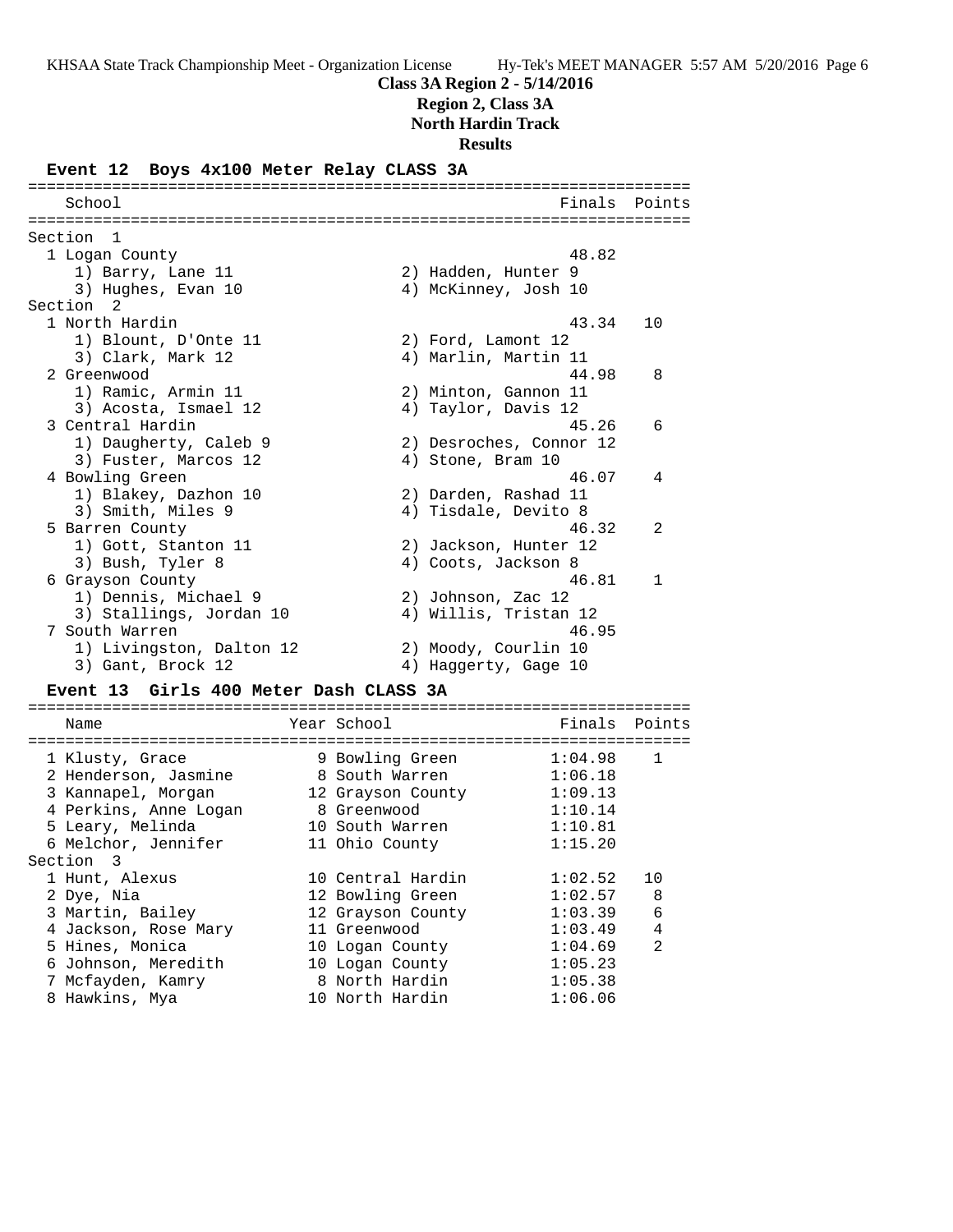### **Class 3A Region 2 - 5/14/2016 Region 2, Class 3A North Hardin Track**

**Results**

**Event 14 Boys 400 Meter Dash CLASS 3A**

| Name                                      | Year School                     | Finals Points |              |
|-------------------------------------------|---------------------------------|---------------|--------------|
| Section 1                                 |                                 |               |              |
| 1 Greenwell, Austin                       | 9 Barren County                 | 58.41         |              |
| 2 Weedman, Luke                           | 10 Grayson County               | 58.75         |              |
| Section <sub>2</sub>                      |                                 |               |              |
| 1 Minton, Gannon                          | 11 Greenwood                    | 55.14         |              |
| 2 Jackson, Devan                          | 10 Bowling Green                | 56.10         |              |
| 3 Middleton, Caleb                        | 12 Grayson County               | 57.77         |              |
| 4 Hunt, Erik                              | 9 Ohio County                   | 58.11         |              |
| -- Barbee, Damanuel                       | 11 Logan County                 | DQ.           |              |
| Section 3                                 |                                 |               |              |
| 1 James, Kasaun                           | 12 North Hardin                 | 50.11         | 10           |
| 2 Munday, Jailin                          | 10 Logan County                 | 50.86         | 8            |
| 3 Alston, Donavon                         | 12 North Hardin                 | 51.08         | 6            |
| 4 Acosta, Ismael                          | 12 Greenwood                    | 51.52         | 4            |
| 5 Stone, Bram                             | 10 Central Hardin               | 52.16         | 2            |
| 6 Crowe, Deshawn                          | 9 Bowling Green                 | 52.46         | $\mathbf{1}$ |
| 7 Fuster, Marcos                          | 12 Central Hardin               | 53.27         |              |
| 8 Gant, Brock                             | 12 South Warren                 | 53.36         |              |
| Event 15 Girls 300 Meter Hurdles CLASS 3A |                                 |               |              |
|                                           |                                 |               |              |
| Name                                      | Year School                     | Finals Points |              |
|                                           |                                 |               |              |
| Section 1                                 |                                 |               |              |
| 1 Armstrong, Lydia                        | 11 Greenwood                    | 56.36         |              |
| 2 Gill, Asmita                            | 9 South Warren                  | 58.97         |              |
| 3 Turley, Abbie                           | 10 Greenwood                    | 59.63         |              |
| 4 Hanover, Myriam                         | 11 Grayson County               | 59.93         |              |
| 5 Coleman, Grace                          | 10 South Warren                 | 1:01.53       |              |
| 6 Nuff, Brittany                          | 7 Ohio County                   | 1:05.28       |              |
| Section <sub>2</sub>                      |                                 |               |              |
| 1 Varner, Jasmine                         | 10 Bowling Green                | 45.65         | 10           |
| 2 Lawson, Alexandra                       | 09 North Hardin                 | 45.68         | 8            |
| 3 Hines, Jessica                          | 11 Logan County                 | 48.73         | 6            |
| 4 Stallings, Hailey                       | 9 Grayson County                | 49.97         | 4            |
| 5 Shelby, Alexis                          | 12 North Hardin                 | 50.23         | 2            |
| 6 Cunningham, Erin                        | 12 Central Hardin               | 51.36         | 1            |
| 7 Smith, Karen                            | 12 Bowling Green                | 52.63         |              |
| 8 Shaffer, Mikayla                        | 10 Central Hardin               | 53.32         |              |
| <b>Event 16</b>                           | Boys 300 Meter Hurdles CLASS 3A |               |              |
| Name                                      | Year School                     | Finals        | Points       |
|                                           |                                 |               |              |
| Section<br>$\mathbf{1}$                   |                                 |               |              |
| 1 Coots, Jackson                          | 8 Barren County                 | 50.61         |              |
| Section<br>2                              |                                 |               |              |
| 1 Anthony, Aj                             | 11 Greenwood                    | 45.05         |              |
| 2 Willis, Tristan                         | 12 Grayson County               | 45.91         |              |
| 3 Pennington, Ben                         | 11 Central Hardin               | 46.04         |              |
| 4 Sturgeon, Keithen                       | 10 Barren County                | 48.02         |              |
| 5 Barry, Lane                             | 11 Logan County                 | 48.03         |              |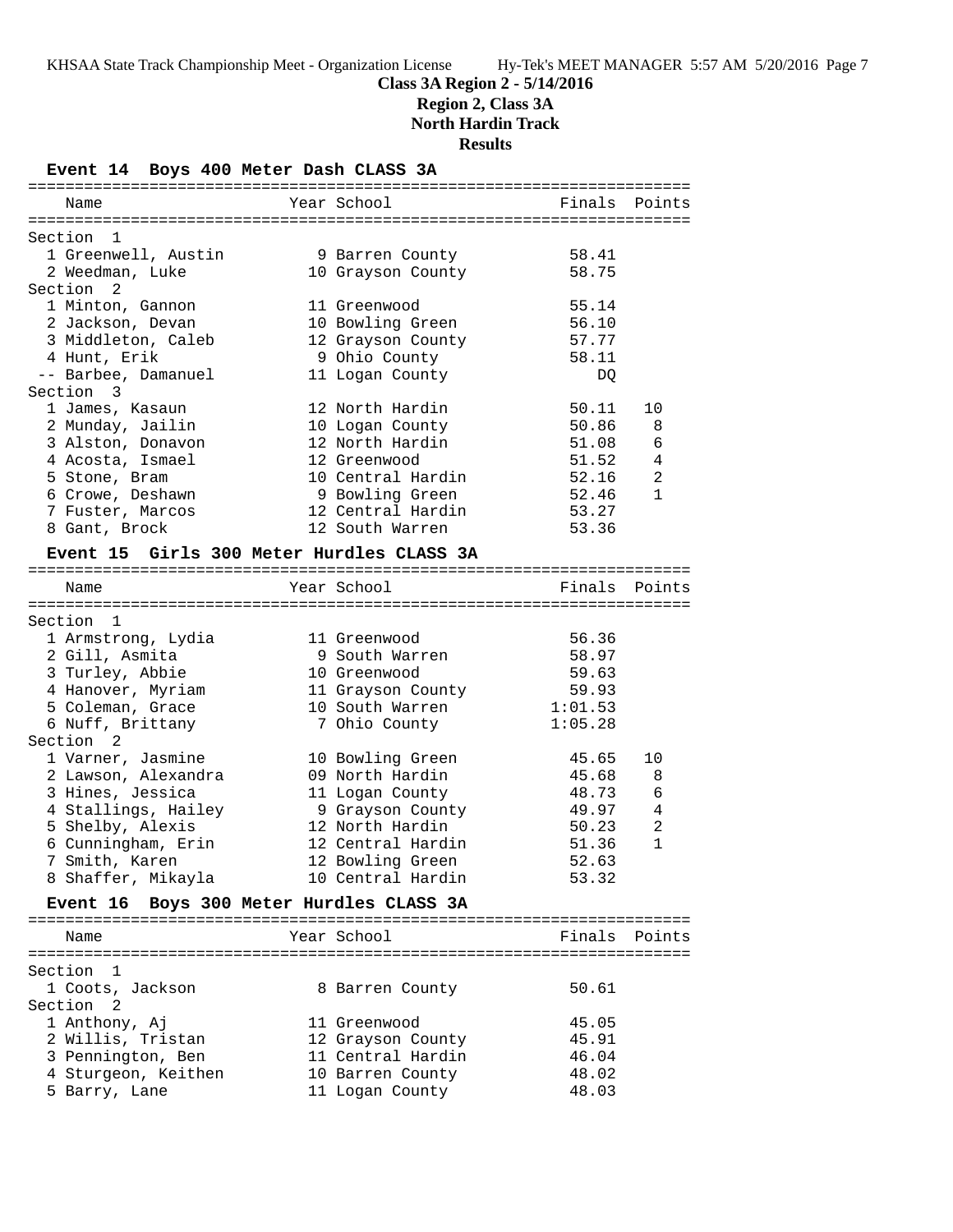### **Class 3A Region 2 - 5/14/2016 Region 2, Class 3A North Hardin Track Results**

| Event 16 Boys 300 Meter Hurdles CLASS 3A         |                             |                |                |
|--------------------------------------------------|-----------------------------|----------------|----------------|
| 6 Midkiff, Shane                                 | 10 Ohio County              | 48.95          |                |
| 7 Mertens, Jacob                                 | 10 Central Hardin           | 52.21          |                |
| Section 3                                        |                             |                |                |
| 1 Cleary, Blake                                  | 12 Bowling Green            | 39.88          | 10             |
| 2 Amos, Ashton                                   | 11 South Warren             | 41.24          | -8             |
| 3 Randles, Jermey                                | 12 North Hardin             | 41.38          | 6              |
| 4 Parmes, Quanterrial                            | 12 North Hardin             | 41.72<br>42.20 | $\overline{4}$ |
| 5 Ward, Sam                                      | 12 Greenwood                |                | 2              |
| 6 Dancer, Robert                                 | 11 Logan County             | 42.98          | 1              |
| 7 Rhoades, Ethan                                 | 12 Ohio County              | 45.97          |                |
| 8 McCoy, John Michael                            | 11 Bowling Green            | 46.15          |                |
| Event 17 Girls 800 Meter Run CLASS 3A            |                             |                |                |
| Name                                             | Year School                 | Finals Points  |                |
| Section 1                                        |                             |                |                |
| 1 Jackson, Dezare                                | 11 North Hardin             | 2:31.34        | 10             |
| 2 Dent, Kristin                                  | 9 Bowling Green             | 2:32.96        | 8              |
| 3 Dinning, Kelsey                                | 10 Greenwood                | 2:33.58        | 6              |
| 4 Jessee, Leah                                   | 8 Barren County 2:35.02 4   |                |                |
| 5 Graves, Isabelle                               | 9 South Warren              | 2:35.71        | 2              |
| 6 Lewis, Hannah                                  | 7 Central Hardin 2:36.48    |                | 1              |
| 7 Knutson, Lucy                                  | 9 South Warren              | 2:39.95        |                |
| 8 Wiles, Audrey                                  | 10 Greenwood                | 2:40.25        |                |
| 9 Sutton, Sallie                                 |                             |                |                |
| 10 Watts, Janayla                                |                             |                |                |
| 11 Bouldin, Anne Meguiar                         | 11 Logan County             | 2:42.72        |                |
| 12 Andrews, Jayden                               | 8 Central Hardin            | 2:50.22        |                |
| 13 McMahan, Rachel                               | 9 Grayson County            | 2:50.80        |                |
| 14 Hankins, Jessie                               | 10 Logan County             | 2:53.62        |                |
| 15 Newton, Laney                                 | 9 Grayson County            | 2:54.88        |                |
| Event 18 Boys 800 Meter Run CLASS 3A             |                             |                |                |
| Name                                             | Year School                 | Finals Points  |                |
| 1 Wright, Christian 12 Central Hardin 1:53.87 10 |                             |                |                |
| 2 Galloway, Cameron 12 North Hardin              |                             | $1:59.16$ 8    |                |
| 3 Harp, Jeremiah                                 | 11 Central Hardin 1:59.25 6 |                |                |
| 4 Hall, Trajon                                   | 12 Bowling Green            | 2:00.64        | $\overline{4}$ |
| 5 Crowe, Deshawn                                 | 9 Bowling Green             | 2:05.85        | 2              |
| 6 Crawford, Jarrett                              | 10 Grayson County           | 2:07.41        | 1              |
| 7 Hockenbary, Zechariah                          | 12 North Hardin             | 2:07.96        |                |
| 8 Roche, Devin                                   | 11 Logan County             | 2:08.85        |                |
| 9 Wininger, Matt                                 | 10 South Warren             | 2:14.69        |                |
| 10 Embry, Kyle                                   | 9 Ohio County               | 2:15.64        |                |
| Section<br>2                                     |                             |                |                |
| 1 Goshorn, Walker                                | 9 Greenwood                 | 2:16.38        |                |
| 2 Weiler, Steven                                 | 9 Ohio County               | 2:17.16        |                |
| 3 Saltsman, Noah                                 | 10 Grayson County           | 2:17.50        |                |
| 4 Noe, Sam                                       | 10 Logan County             | 2:19.40        |                |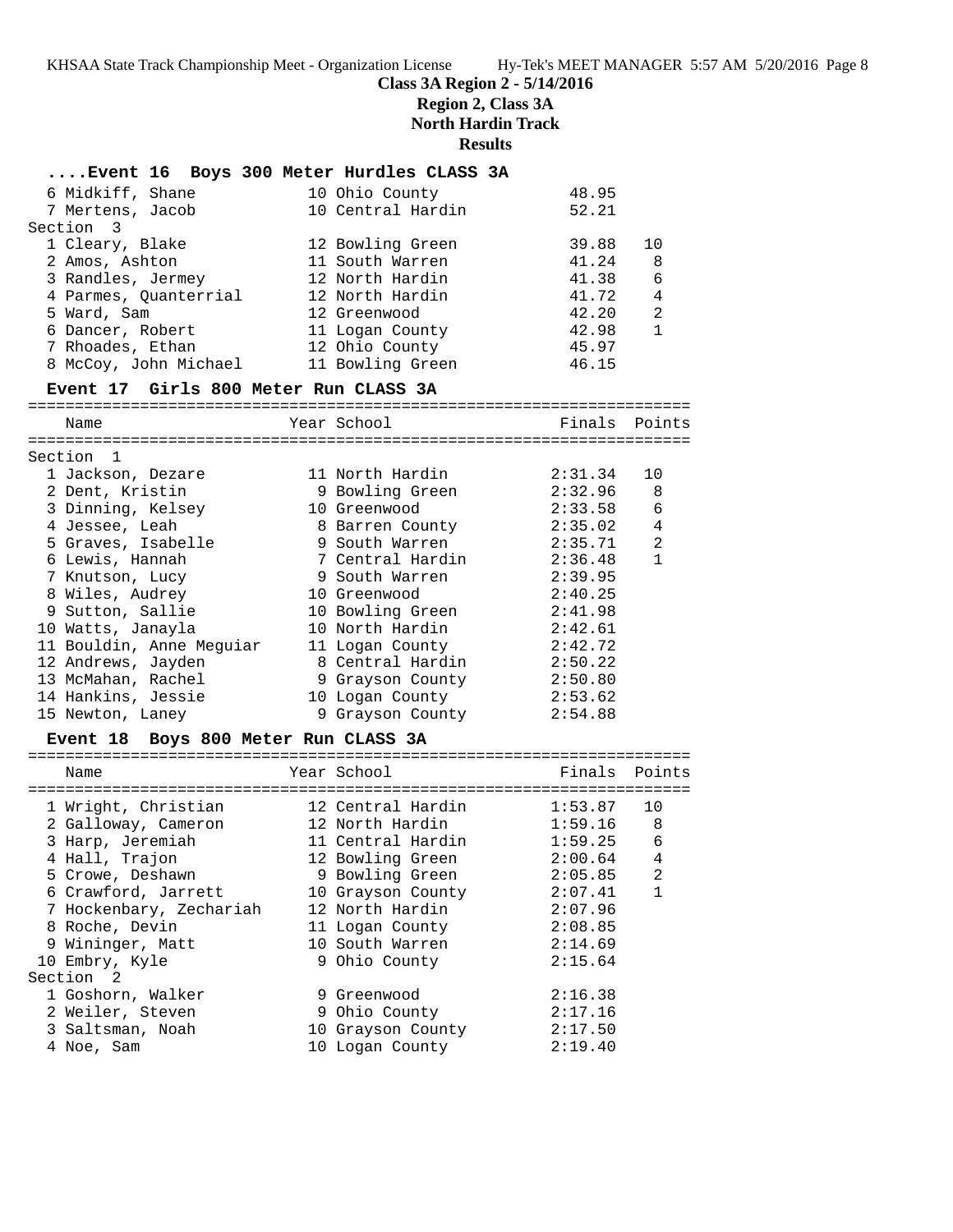## **Class 3A Region 2 - 5/14/2016**

**Region 2, Class 3A**

**North Hardin Track**

**Results**

**Event 19 Girls 200 Meter Dash CLASS 3A**

| Name                                             | Year School                         | Finals         | Points         |
|--------------------------------------------------|-------------------------------------|----------------|----------------|
|                                                  |                                     |                |                |
| 1 Wheeler, Allison                               | 9 Greenwood                         | 29.06          |                |
| 2 Crume, Emery                                   | 9 Grayson County                    | 29.50          |                |
| 3 Priddy, Keara                                  | 10 Central Hardin                   | 30.84          |                |
| 4 Wimsatt, Maria                                 | 10 Ohio County                      | 31.10          |                |
| 5 Birrell, Mara                                  | 10 Barren County                    | 35.05          |                |
| Section 3                                        |                                     |                |                |
| 1 Lawson, Alexandra                              | 09 North Hardin                     | 25.71<br>26.49 | 10             |
| 2 Lasley, Amaya                                  | 9 South Warren                      |                | 8              |
| 3 Mason, Taleia                                  | 12 Logan County                     | 26.62<br>26.86 | 6              |
| 4 Smart, Tyria                                   | 12 Bowling Green<br>10 North Hardin | 26.94          | 4<br>2         |
| 5 Murrah, Jordan                                 |                                     | 27.43          | $\mathbf{1}$   |
| 6 Martin, Bailey                                 | 12 Grayson County                   | 28.33          |                |
| 7 Klusty, Grace                                  | 9 Bowling Green<br>11 Greenwood     | 30.16          |                |
| 8 Jackson, Rose Mary                             |                                     |                |                |
| Event 20 Boys 200 Meter Dash CLASS 3A            |                                     |                |                |
| Name                                             | Year School                         | Finals         | Points         |
| Section 1                                        |                                     |                |                |
| 1 Sturgeon, Keithen                              | 10 Barren County                    | 26.00          |                |
| 2 Ford, Dalton                                   | 8 Barren County                     | 26.63          |                |
| Section 2                                        |                                     |                |                |
| 1 Daugherty, Caleb                               | 9 Central Hardin                    | 23.38          | 2              |
| 2 Desroches, Connor                              | 12 Central Hardin                   | 24.90          |                |
| 3 Ramic, Armin                                   | 11 Greenwood                        | 24.92          |                |
| 4 Johnson, Zac                                   | 12 Grayson County                   | 25.45          |                |
| Section<br>$\overline{\phantom{a}}$ 3            |                                     |                |                |
| 1 James, Kasaun                                  | 12 North Hardin                     | 21.40          | 10             |
| 2 Rendleman, Dennis                              | 12 North Hardin                     | 22.29          | 8              |
| 3 Munday, Jailin                                 | 10 Logan County                     | 23.09          | 6              |
| 4 Acosta, Ismael                                 | 12 Greenwood                        | 23.14          | $\overline{4}$ |
| 5 Gumm, Dayton                                   | 12 South Warren                     | 23.39          | $\mathbf{1}$   |
| 6 Tisdale, Devito                                | 8 Bowling Green                     | 23.40          |                |
| 7 Hopkins, Sawyer                                | 10 Logan County                     | 23.56          |                |
| 8 Roepke, Erik                                   | 11 South Warren                     | 23.95          |                |
| Girls 3200 Meter Run CLASS 3A<br><b>Event 21</b> |                                     |                |                |
|                                                  |                                     |                |                |
| Name                                             | Year School                         | Finals         | Points         |
| Section<br>1                                     |                                     |                |                |
| 1 Hansen, Brittney                               | 12 Bowling Green                    | 11:37.66       | 10             |
| 2 Haas, Caroline                                 | 11 South Warren                     | 11:58.09       | 8              |
| 3 Sutton, Samantha                               | 9 Bowling Green                     | 12:12.88       | 6              |
| 4 White, Haylee                                  | 9 South Warren                      | 12:36.11       | 4              |
| 5 Gilbert, Katelyn                               | 12 North Hardin                     | 12:47.35       | 2              |
| 6 Roeder, Kayla                                  | 10 Barren County                    | 13:21.87       | 1              |
| 7 Gage, Caitlin                                  | 11 Central Hardin                   | 13:27.87       |                |
| 8 McGuffin, Meghan                               | 7 Central Hardin                    | 13:44.25       |                |
| 9 Leeper, Hope                                   | 10 Greenwood                        | 14:01.88       |                |
| 10 Ross, Abby                                    | 10 Greenwood                        | 14:28.23       |                |
|                                                  |                                     |                |                |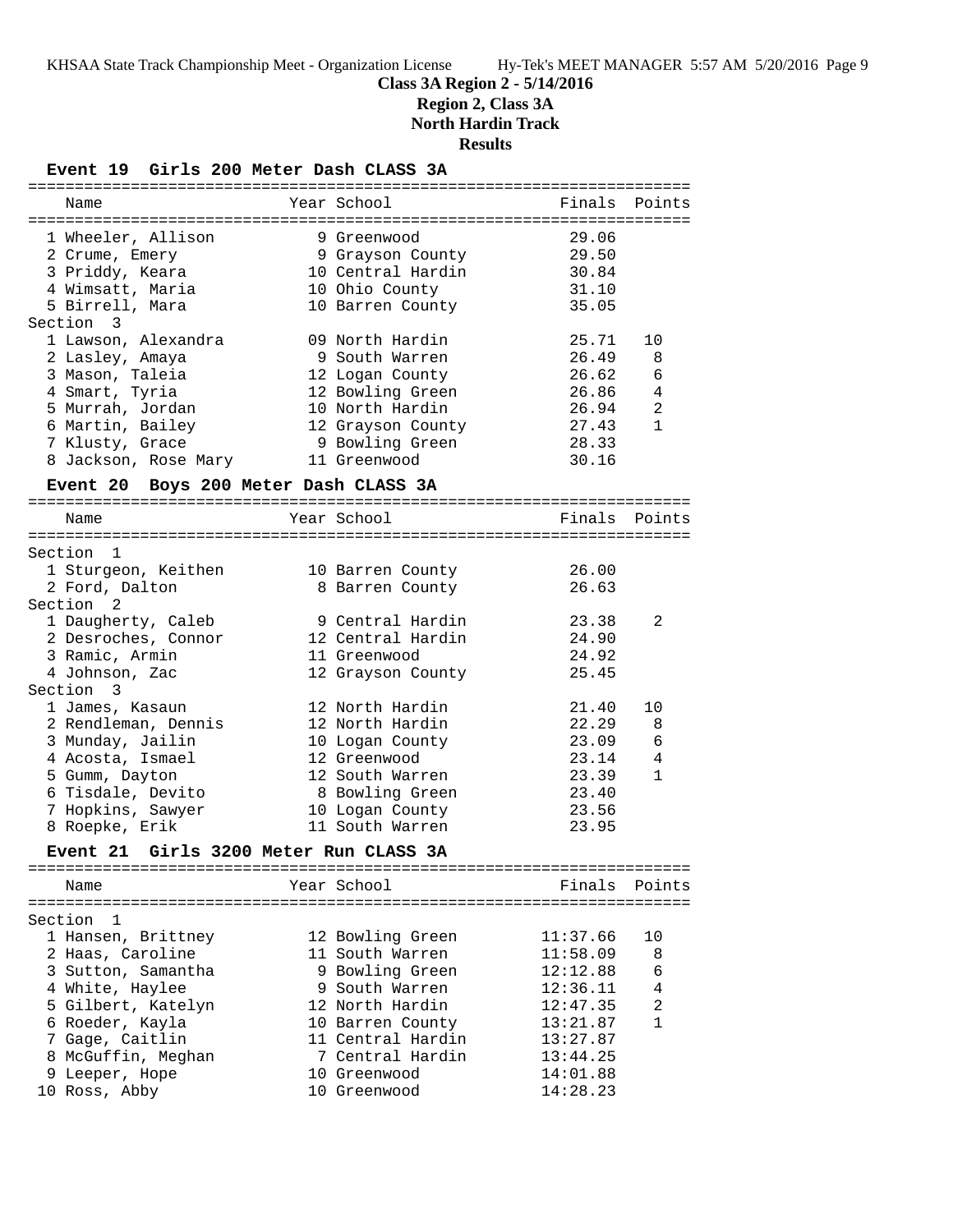### **Class 3A Region 2 - 5/14/2016 Region 2, Class 3A North Hardin Track**

**Results**

**....Event 21 Girls 3200 Meter Run CLASS 3A** Section 2 1 Hampton, Gzeonie 11 North Hardin 15:44.48 **Event 22 Boys 3200 Meter Run CLASS 3A** ======================================================================= Name The Year School The Finals Points ======================================================================= Section 1 1 Quire, Patrick 12 Central Hardin 10:01.77 10 2 Harp, Josiah 10 Central Hardin 10:02.94 8 3 Chavira, Carter 10 South Warren 10:22.85 6 4 Cousineau, Gage 10 Logan County 10:37.91 4 5 Kanan, Mike 8 Bowling Green 10:38.47 2 6 Woodward, Kyle 9 South Warren 10:44.75 1 7 Reed, Brandon 10 Barren County 10:47.67 8 Satterly, Noah 9 Bowling Green 10:47.68 9 Harris, Roderick 12 North Hardin 10:50.84 10 Valero, Benito 10 Greenwood 10:57.98 Section 2<br>1 Wick, Austin 1 Wick, Austin 10 North Hardin 10:58.98 2 Barrera, Saul 11 Greenwood 11:06.34 3 Hendricks, John 9 Logan County 11:11.84 **Event 23 Girls 4x400 Meter Relay CLASS 3A** ======================================================================= School Finals Points ======================================================================= 1 North Hardin 4:11.38 10 1) Lawson, Alexandra 09 2) Jackson, Dezare 11 3) Murrah, Jordan 10  $\hphantom{\ddots}$  4) Shelby, Alexis 12 2 Central Hardin 4:17.90 8 1) Cunningham, Erin 12 2) Dodd, Brentyn 9 3) Hunt, Alexus 10 (4) Andrews, Jayden 8 3 Logan County 4:20.23 6 1) Baptiste, Bre 12 2) Bouldin, Anne Meguiar 11 3) Hines, Monica 10 4) Hankins, Jessie 10 4 Bowling Green 4:22.20 4 1) Dye, Nia 12 2) Klusty, Grace 9 3) Owens, Z'Nyah 7 4) Hansen, Brittney 12 5 Greenwood 4:27.46 2 1) Wheeler, Allison 9 2) Dinning, Kelsey 10 3) Wiles, Audrey 10 4) Jackson, Rose Mary 11 6 Barren County 4:34.73 1 1) botts, annabelle 9 2) Davis, Taylor 12 3) Harrison, Madison 8 (4) Jessee, Leah 8 7 South Warren 4:36.07 1) Graves, Isabelle 9 2) Henderson, Jasmine 8 3) Degehart, Lilly 7 (4) Britt, Katelynn 9 8 Grayson County 4:36.65 1) Crume, Emery 9 2) Baxter, Rebecca 9 3) Martin, Bailey 12 4) Stallings, Hailey 9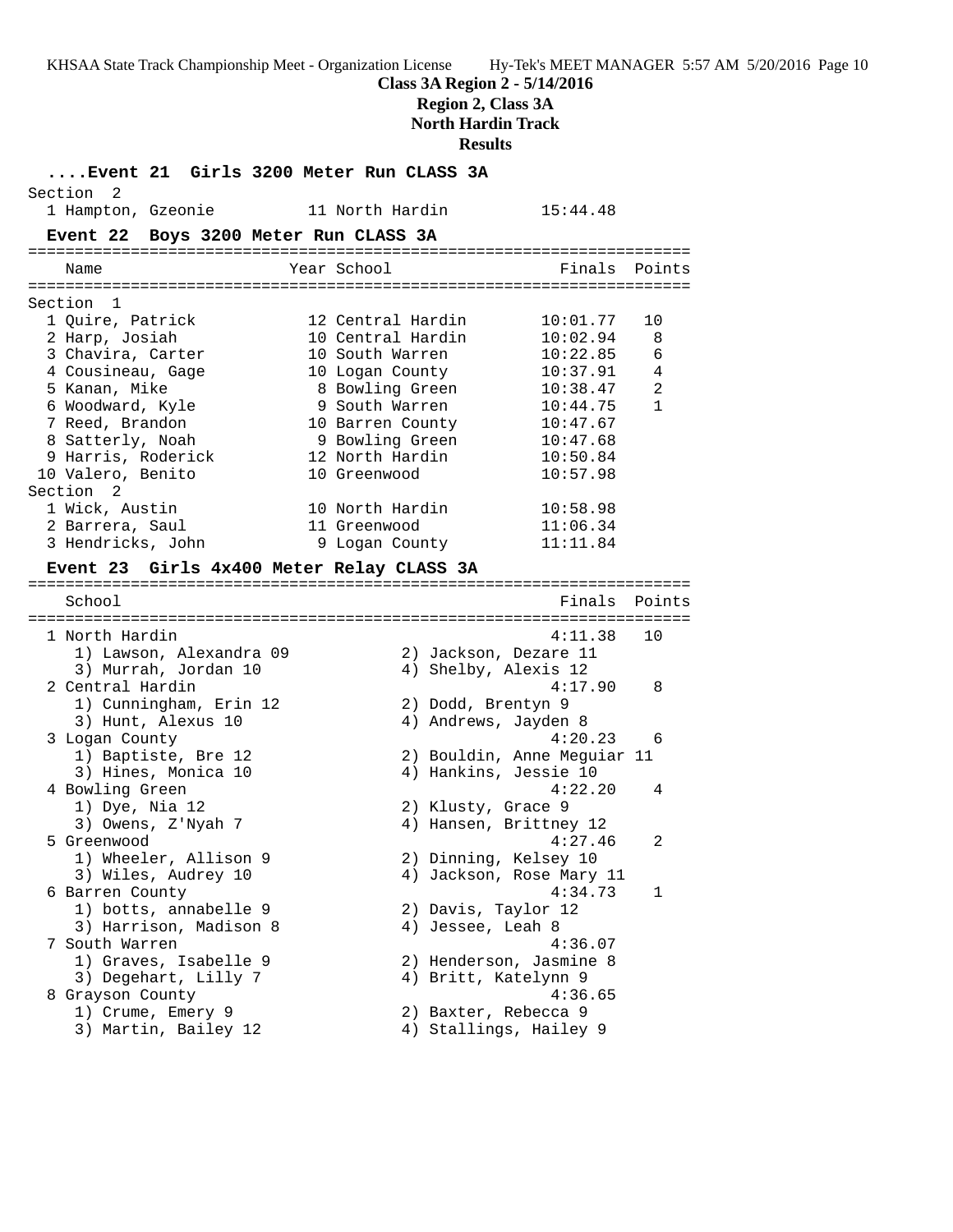### **Class 3A Region 2 - 5/14/2016**

**Region 2, Class 3A**

**North Hardin Track**

#### **Results**

### **Event 24 Boys 4x400 Meter Relay CLASS 3A**

======================================================================= School **Finals** Points ======================================================================= 1 North Hardin 3:25.81 10 1) Alston, Donavon 12 2) Galloway, Cameron 12 3) Parmes, Quanterrial 12 4) Randles, Jermey 12 2 Central Hardin 3:26.88 8 1) Fischer, Matthew 12 2) Desroches, Connor 12 3) Stone, Bram 10 4) Wright, Christian 12 3 Greenwood 3:29.11 6 1) Minton, Gannon 11 2) Taylor, Davis 12 3) Ward, Sam 12 4) Acosta, Ismael 12 4 Logan County 3:33.01 4 1) Barbee, Damanuel 11 2) Dancer, Robert 11 3) Hopkins, Sawyer 10  $\hskip1cm \hskip1cm 4$ ) Munday, Jailin 10 5 South Warren 3:38.24 2 1) Gant, Brock 12 2) Amos, Ashton 11 3) Haggerty, Gage 10 4) Stacker, Brandon 12 6 Barren County 3:38.45 1 1) Graves, Cody 10 2) Fisher, Jake 11 3) Pena, Max 11 4) Jackson, Hunter 12 7 Bowling Green 3:39.60 1) Cleary, Blake 12 2) Darden, Rashad 11 3) Hall, Trajon 12 (4) Kanan, Mike 8 8 Grayson County **3:42.14**  1) Crawford, Jarrett 10 2) Dennis, Michael 9 3) Middleton, Caleb 12 4) Jaggers, Wyatt 12 **Event 39 Mixed 100 Meter Dash Relay Unified Ambulatory Unified** ================================================================ Name **Year School** Finals ================================================================ Section 1 -- Kimble, Josh M11 North Hardin X15.19 -- Menoscal, Steven M10 North Hardin X16.63 **Event 41 Mixed 400 Meter Dash Relay Unified Ambulatory Unified** ================================================================ Name **Year School** Finals ================================================================ -- Menoscal, Steven M10 North Hardin X1:17.72 -- Kimble, Josh M11 North Hardin X1:44.63 ========================================================================================= Women - CLASS 3A - Team Rankings - 18 Events Scored ========================================================================================= 1) North Hardin 164 2) Bowling Green 114.33 3) South Warren 79 4) Logan County 68 5) Greenwood 38 6) Central Hardin 37 7) Grayson County 33.66 8) Barren County 23 ========================================================================================= Men - CLASS 3A - Team Rankings - 18 Events Scored ========================================================================================= 1) North Hardin 200 2) Central Hardin 87 3) South Warren 79 4) Bowling Green 64 5) Greenwood 42 6) Logan County 29